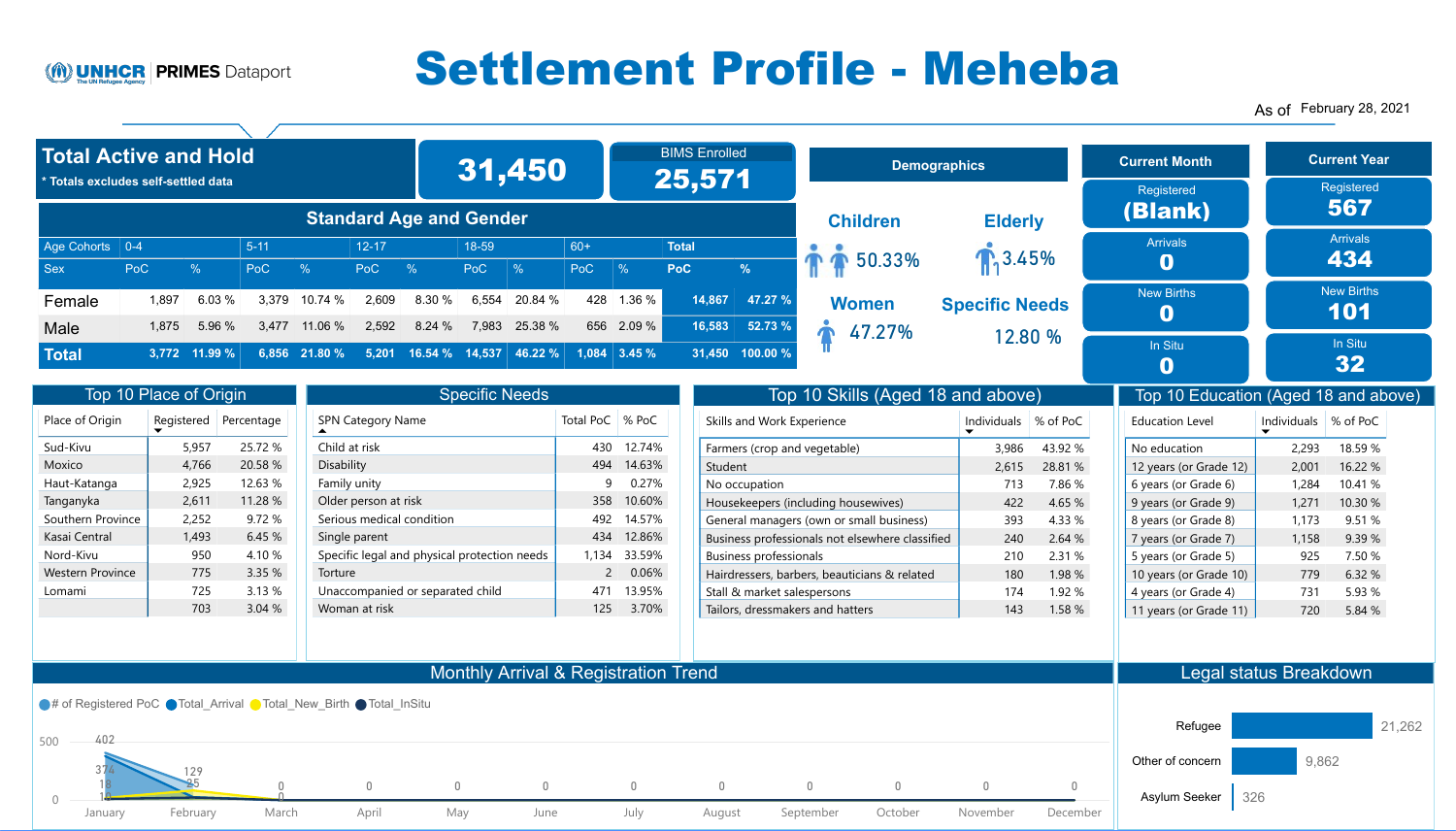## Monthly Arrival & Registration Trend



| <b>Specific Needs</b>                        |                   |            |  |  |  |  |  |  |
|----------------------------------------------|-------------------|------------|--|--|--|--|--|--|
| <b>SPN Category Name</b>                     | Total PoC   % PoC |            |  |  |  |  |  |  |
| Child at risk                                | 4                 | 0.36%      |  |  |  |  |  |  |
| Disability                                   | 316               | 28.24%     |  |  |  |  |  |  |
| Older person at risk                         | 380               | 33.96%     |  |  |  |  |  |  |
| Serious medical condition                    | 310               | 27.70%     |  |  |  |  |  |  |
| Single parent                                |                   | 168 15.01% |  |  |  |  |  |  |
| Specific legal and physical protection needs | 1                 | 0.09%      |  |  |  |  |  |  |
| Unaccompanied or separated child             | 153               | 13.67%     |  |  |  |  |  |  |
| Woman at risk                                |                   | 0.09%      |  |  |  |  |  |  |

| Place of Origin   | Registered | Percentage |
|-------------------|------------|------------|
| Haut-Katanga      | 11,431     | 68.49 %    |
| Tanganyka         | 4,490      | 26.90 %    |
|                   | 583        | 3.49 %     |
| Sud-Kivu          | 136        | 0.81%      |
| Haut-Uele         | 14         | 0.08%      |
|                   | 10         | 0.06%      |
| <b>Bas-Uele</b>   | 8          | 0.05%      |
| Western Equatoria | 8          | 0.05%      |
| Sankuru           | 7          | 0.04%      |
| Nord-Kivu         | 4          | 0.02%      |

## Total Active and Hold

| <b>Total Active and Hold</b>        |                        |                          |                        |                            |                    |                                |                       | 16,701                     |                     | <b>BIMS Enrolled</b><br><b>Demographics</b><br>12,407 |                            |                 |                        | <b>Current Month</b>                         | <b>Current Yea</b>    |  |                                 |                                                         |
|-------------------------------------|------------------------|--------------------------|------------------------|----------------------------|--------------------|--------------------------------|-----------------------|----------------------------|---------------------|-------------------------------------------------------|----------------------------|-----------------|------------------------|----------------------------------------------|-----------------------|--|---------------------------------|---------------------------------------------------------|
| * Totals excludes self-settled data |                        |                          |                        |                            |                    | <b>Standard Age and Gender</b> |                       |                            |                     |                                                       |                            |                 |                        | <b>Children</b>                              | <b>Elderly</b>        |  | Registered<br>(Blank)           | Registered<br>533                                       |
| Age Cohorts   0-4<br><b>Sex</b>     | PoC                    |                          | $5 - 11$<br><b>PoC</b> |                            | $12 - 17$<br>PoC   |                                | 18-59<br>PoC          |                            | $60+$<br><b>PoC</b> | $\frac{0}{0}$                                         | <b>Total</b><br><b>PoC</b> |                 | $\frac{9}{6}$          | T \$59.35%                                   | $\sqrt{3}$ 2.77%      |  | <b>Arrivals</b>                 | <b>Arrivals</b><br>333                                  |
| Female                              | 1.693                  | 10.14%                   | 1.977                  | 11.84%                     | ,295               | 7.75 %                         | 3,266                 | 19.56 %                    |                     | 252 1.51 %                                            |                            | 8,483           | 50.79%                 | <b>Women</b>                                 | <b>Specific Needs</b> |  | <b>New Births</b>               | <b>New Births</b><br>197                                |
| <b>Male</b><br><b>Total</b>         | 1,712                  | 10.25 %<br>3,405 20.39 % | 1,863                  | 11.16 %<br>$3,840$ 22.99 % | 1,372              | 8.22 %<br>2,667 15.97 %        | 3,060                 | 18.32 %<br>$6,326$ 37.88 % |                     | 211 1.26 %<br>463 2.77 %                              |                            | 8,218<br>16,701 | 49.21 %<br>$100.00 \%$ | 50.79%                                       | 17.74%                |  | In Situ                         | In Situ<br>3                                            |
|                                     | Top 10 Place of Origin |                          |                        |                            |                    |                                | <b>Specific Needs</b> |                            |                     |                                                       |                            |                 |                        | Top 10 Skills (Aged 18 and above)            |                       |  | Top 10 Education (Aged 18 and a |                                                         |
| $Dl$ of Origin                      |                        | Dogictored Dercentage    |                        |                            | CDNI Catogoni Namo |                                |                       |                            |                     | $Total DoC = 0, DoC$                                  |                            |                 |                        | $Cl_{\alpha}$ lle and <i>Werk</i> Eugenianee | $\mathbb{R}$          |  | Education Lough                 | $\ln 2$ $\ln 2$ $\ln 2$ $\ln 2$ $\ln 2$ $\ln 2$ $\ln 2$ |

### Legal status Breakdown

| Refugee              |          |          |         |           |        |
|----------------------|----------|----------|---------|-----------|--------|
| <b>Asylum Seeker</b> |          |          |         |           |        |
|                      | December | November | October | September | August |





130

As of February 28, 2021



# Settlement Profile - MANTAPALA

| Skills and Work Experience                         | Individuals % of PoC |         |
|----------------------------------------------------|----------------------|---------|
| Farmers (crop and vegetable)                       | 849                  | 73.32 % |
| No occupation                                      | 114                  | 9.84 %  |
| Sales and Services Elementary Occupations          | 51                   | 4.40 %  |
| Business services agents & trade brokers not class | 36                   | 3.11 %  |
| Business services agents and trade brokers         | 26                   | 2.25 %  |
| <b>Business professionals</b>                      | 18                   | 1.55 %  |
| Bricklayers and stonemasons                        | 17                   | 1.47 %  |
| Tailors, dressmakers and hatters                   | 17                   | 1.47 %  |
| Student                                            | 16                   | 1.38 %  |
| <b>Teaching Associate Professionals</b>            | 14                   | 1.21%   |



| <b>Education Level</b> | <b>Individuals</b> | % of PoC |
|------------------------|--------------------|----------|
| No education           | 1,574              | 26.92 %  |
| 6 years (or Grade 6)   | 807                | 13.80 %  |
| 3 years (or Grade 3)   | 599                | 10.24 %  |
| 5 years (or Grade 5)   | 568                | 9.71 %   |
| 4 years (or Grade 4)   | 548                | 9.37 %   |
| 2 years (or Grade 2)   | 459                | 7.85 %   |
| 7 years (or Grade 7)   | 392                | 6.70 %   |
| 8 years (or Grade 8)   | 384                | 6.57 %   |
| 9 years (or Grade 9)   | 272                | 4.65 %   |
| 12 years (or Grade 12) | 244                | 4.17 %   |